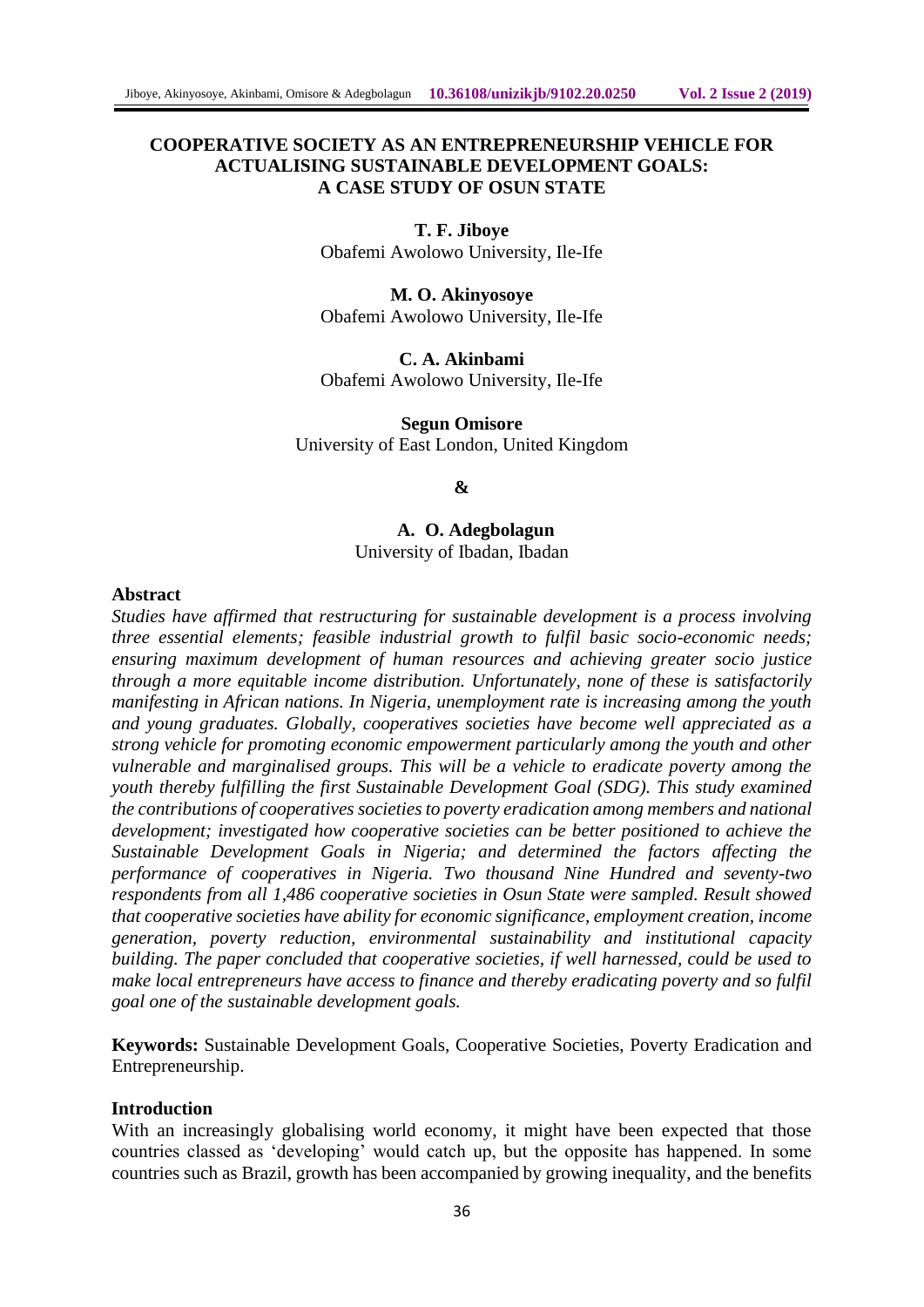have not filtered down enough to the poor. In others, such as those in sub-Saharan Africa, growth has slowed down even to the point of going into reverse (Okereke, 2012). Everywhere growing populations swell, the numbers in poverty increases, even when there is economic growth (Johnston Birchall, 2004). Also, we know that growth comes at a cost; the environmental degradation that often accompanies it tips more people into poverty. Nigeria, which is one of Africa's most endowed countries, is no exception to these problems. Despites its vast oil wealth and other natural and human resources, 35% of the population live in extreme poverty while as much as 54% are poor in relative terms. Almost 52% live on less than a dollar a day (World Bank, 2016).

The United Nations Millennium Declaration and its goals set out issues that must be addressed if we are to strengthen the foundations of a more peaceful, prosperous and just world. This Millennium Development Goals (MDG) were the focused agenda for the world's development by multi and bilateral organisations, governments and civil societies seeking to find innovative ways to reach the goals by 2015. Sequel to the evaluation of the achievement of the MDGs, SDGs discussions came on board to include new 17 goals with 169 targets covering a broad range of sustainable development issues. These included ending poverty and hunger, improving health and education, making cities more sustainable, combating climate change, and protecting oceans and forests (UN, Department of Economic and Social Affairs, 2014).

For SDGs to achieve the desired goals, different tools and models need to be implemented at the international, national, and local levels among groups of people with mutual interest. Cooperation among people has existed since history has been recorded. Traditional forms of cooperation involved community members voluntarily pooling financial resources through contributions, which was an association of people having the common objectives of mobilizing resources, especially finance, and distributing it to members on rotational basis (UN, Department of Economic and Social Affairs, 2014) Currently, cooperatives societies are recognised as important instrument for socio economic improvement of a community. Cooperatives societies are essentially self-help groups of people who get together to meet their needs (Virendra Kumar et al, 2015) they come in several forms.

Consumer cooperatives provide their members with food and other products they need, while housing cooperatives provide shelter and worker cooperatives provide decent work. Credit cooperatives provide savings and credit, while Agricultural cooperatives help farmers to organize the inputs, they need to grow crops and keep livestock, and then help them to market and process their products. ICA (1995) also recognised their importance as an autonomous association of persons united voluntarily to meet their common economic, social, and cultural needs and aspirations through a jointly owned and democratically controlled enterprise. Cooperatives are based on the values of self-help, self-responsibility, democracy, equality, equity, and solidarity. In the tradition of their founders, cooperative members believe in the ethical values of honesty, openness, social responsibility, and caring for others. Cooperatives are thriving enterprises which contribute in significant ways to reducing poverty, promoting gender equality, providing health care services, ensuring environmental sustainability, and working through partnerships with a wide range of actors (Virendra Kumar *et al*, 2015).

However, many are not taking into consideration the unique contribution that cooperatives can make, due to the fact that cooperatives have had a mixed history and the lack of visibility of the cooperative model. The past record of those so-called cooperatives set up and controlled by government, and which miserably failed to lead to any economic and social development,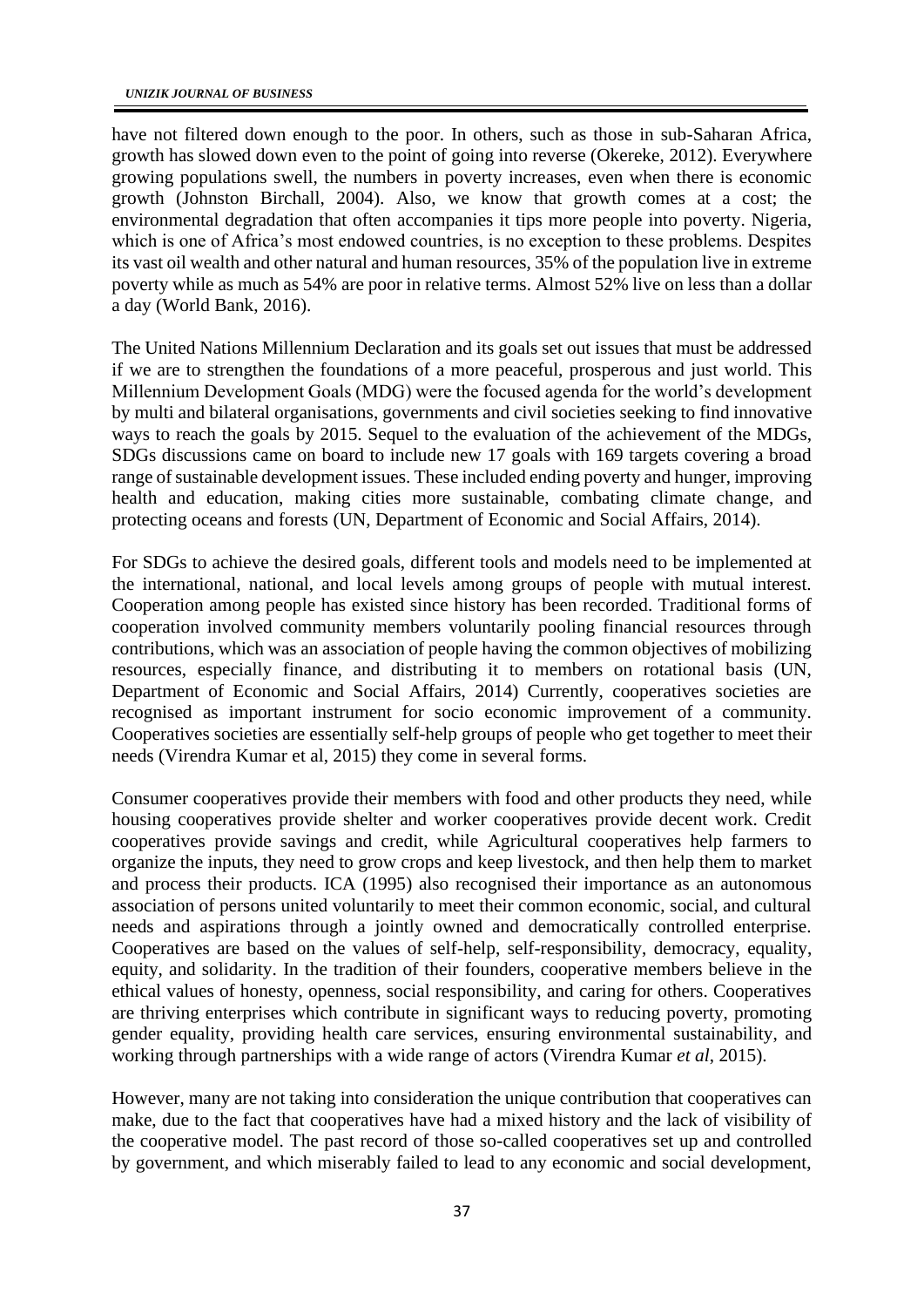are not part of the legacy of cooperatives as these are not true cooperatives. Thus, there exists the ever important need to showcase what real cooperative enterprises have been and are capable of. Given this background this paper seeks to conceptualise the expected and actual functioning of cooperatives societies in Nigeria in line with the SDG. Specifically, the paper will attempt to answer the following questions:

- What are the contributions of cooperatives to alleviate poverty from their members and to national development?
- How can cooperative societies be better positioned to achieve the Sustainable Development Goals in Nigeria?
- What are the factors affecting the performance of cooperatives in Nigeria?

### **Literature Review**

Adesina *et al* (2012) opined that globally, Cooperative Societies have become well appreciated as a strong vehicle for promoting economic empowerment particularly of the women, and other vulnerable and marginalised groups. They have continued to play major roles in the economy of many nations. For instance, in the Republic of Kenya, cooperatives are responsible for 45% of the GDP and 31% of National Savings and Deposits. They have 70% of the coffee market, 76% of dairy, 90% of pyrethrum, and 95% of cotton. More than a quarter of a million people are employed directly and effectively by Cooperatives in the country. In South Korea, agricultural cooperatives have a membership of over two million farmers i.e., about nine-tenths of all farmers in the country, and an output of USD 11 billion (Jae-Hak Choi, 2006).

The Korean fishery cooperatives also have a market share of  $71\%$ <sup>5</sup>. In France, the cooperative movement has a turnover of 181 billion Euros. Cooperatives handle 60% of retail banking, 40% of food and agricultural production, and 25% of retail sales<sup>6</sup>. Furthermore, in Canada, about two-fifths of the population belong to at least one cooperative society. In Quebec, approximately 70% of the population are cooperative members, while in Saskatchewan 56% are members.

In Nigeria, cooperative system however started around 1935 in Ibadan. It has since been well accepted across the country and has made visible impacts on the socio-economic development of the country over the past seven decades (Kareem *et al*., 2012). Many businesses started and have been sustained through funding from the cooperative system. The overwhelming relevance of the cooperative system particularly for pursuing economic empowerment at the grassroots level is obviously the main reason why most Government throughout the world continue to identify what needs to be put right to strengthen and support cooperatives societies so that it can function properly according to the laws establishing it. This is with the view to effectively channel supporting funds to the cooperative societies to enable their members have greater access to loans for their businesses. This ultimately is envisaged, will turn around the economy of the local region sustainably and very rapidly.

The cooperative approach to the management of business is not new or distinct to any tribe, race or country. Cooperatives appear more or less simultaneously with the economic and social demands of populations. The overriding question that is yet to be satisfactorily answered is the extent to which the cooperative movement is performing well. Nigeria is one of the few British Colonies that advocated for the establishment of Cooperatives as early as 1900. Some pseudo cooperatives were subsequently established to operate along the ideals of the Rochdale cooperative pioneers of 1844. The Cooperative Ordinance of 1946 and the Cooperative Societies Act of 1962 only served to formalize the already organized cooperatives. The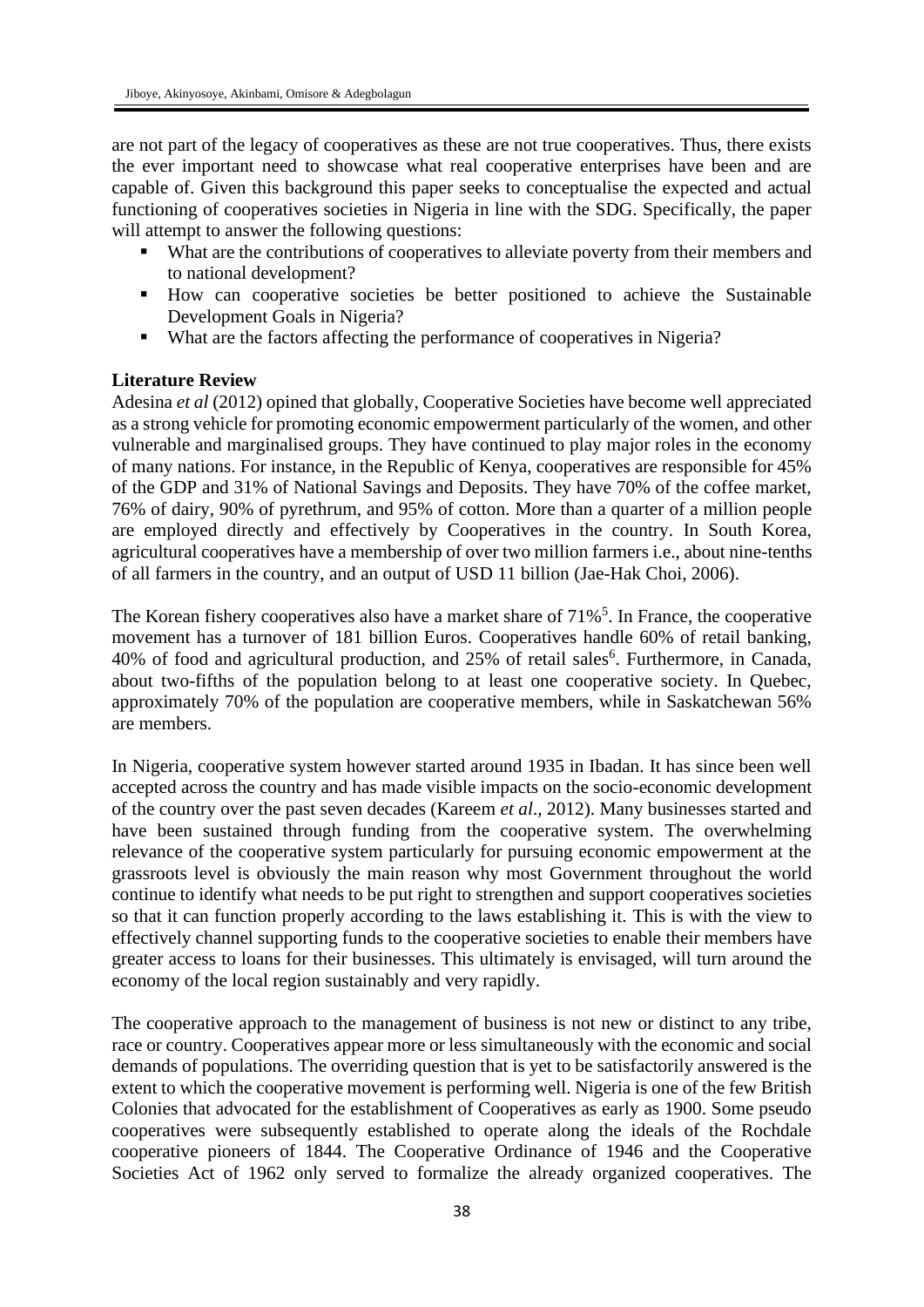performance of cooperatives in the immediate post-colonial period was impressive, with the government offering them a monopoly status in agricultural marketing.

### **Issues on Sustainable Development Goals**

This Agenda is a plan of action for people, planet and prosperity. It also seeks to strengthen universal peace in larger freedom. It is recognised that eradicating poverty in all its forms and dimensions, including extreme poverty, is the greatest global challenge and an indispensable requirement for sustainable development. All countries and all stakeholders, acting in collaborative partnership, will implement this plan. (UN, Department of Economic and Social Affairs, 2014).

The 17 Sustainable Development Goals and 169 targets demonstrate the scale and ambition of this new universal Agenda. They seek to build on the Millennium Development Goals and complete what these did not achieve. They seek to realize the human rights of all and to achieve gender equality and the empowerment of all women and girls. They are integrated and indivisible and balance the three dimensions of sustainable development: the economic, social and environmental (UN, Department of Economic and Social Affairs, 2014).

# **Methodology**

The study covered all the 30 local government areas and one area office in Osun state, Nigeria. The state is located in the south western part of Nigeria, it enjoys tropical climate with abundant sunshine and heavy rainfall. Literacy level is about 51.5% in 2010. The state capital is Osogbo and it is the most urbanised in the region. There are two types of cooperative societies in Osun state: affiliating and non-affiliating cooperative societies. These are divided into six zones within the state. The zones are Ilesa, Ife, Ede, Osogbo, Iwo, and Ikirun.

The study administered 2972 questionnaire in all 1486 cooperative societies in Osun state to cooperative president and a member of each society. Hence, respondents were purposively selected. Respondents in affiliating and non-affiliating societies were contacted through the Department of Cooperatives Services of the Ministry of Commerce, Cooperatives and Empowerment, Osogbo who oversees their activities.

The instruments used for data capturing were developed and pre-tested before their administration. The pre-test was to ensure that the instruments would be able to capture the pertinent data needed for the exercise. The instruments include: (i) A comprehensive questionnaire to capture the various aspects of the activities of Cooperative societies; (ii) A questionnaire for executive members of the cooperative societies.

# **Findings**

Figure 1 shows the distribution of the cooperative societies by the geopolitical zones of the State. It shows Osogbo zone having a relatively larger number followed by Ikirun and Ife zones. The distribution is fairly representative of the different parts of the state. The dominance of Osogbo zone should be expected. Apart from being the State capital where economic activities are much higher than in any other zones, many of the cooperative societies that came from Oyo State to the new State in 1991 ended up in Osogbo. Also, Osogbo has a long history of being a commercial centre and a strategic nodal town linking the southern part of western Nigeria with the northern part. This vantage position may have supported the presence of a large pool of cooperative societies in the area.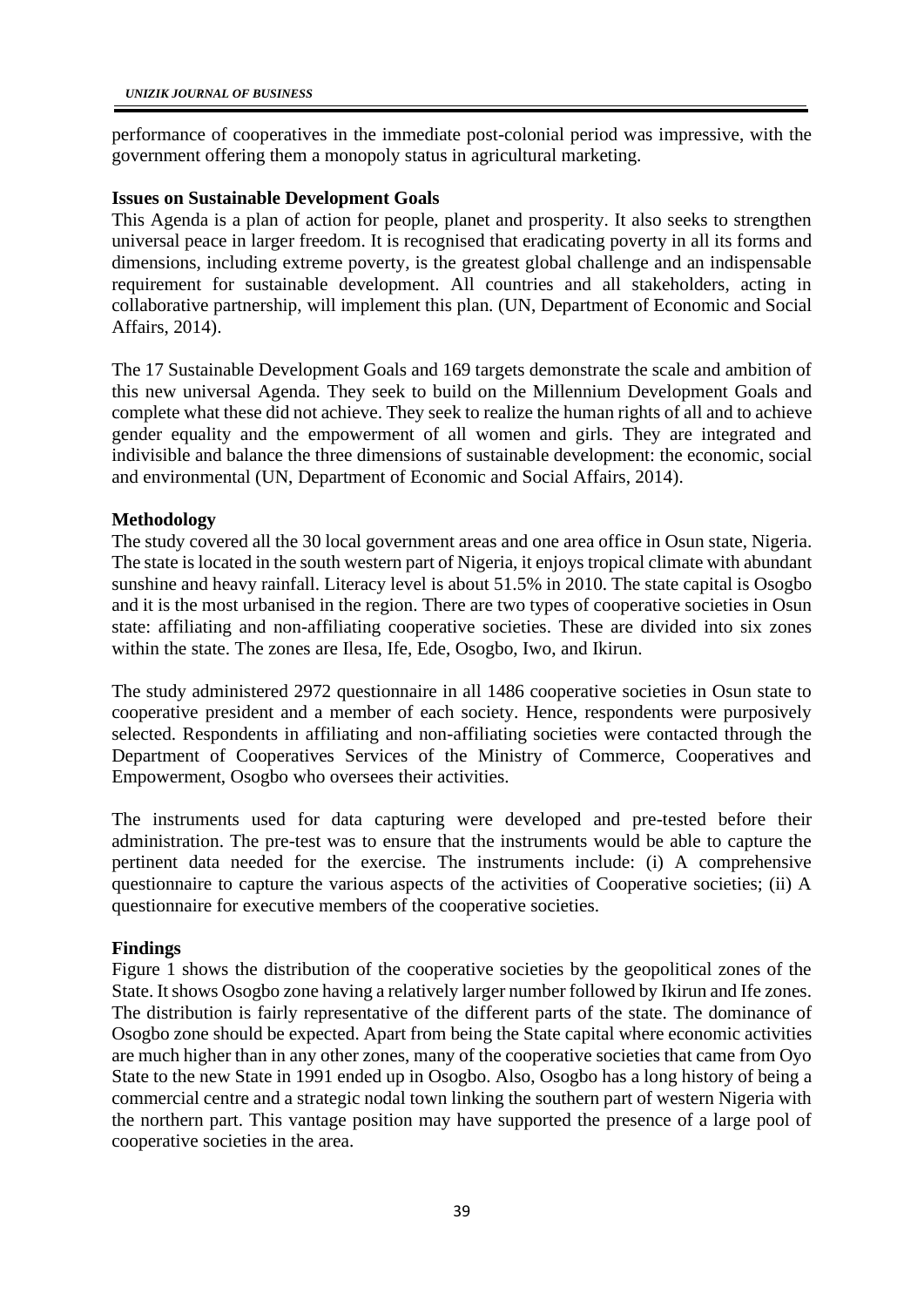

The relatively lower numbers of societies from Iwo and Ijesa zones are by no means suggestive of low cooperative activities in those zones. Rather they indicate in part, a relative inaccessibly of many societies in these areas despite several visits to their local government areas and intensive radio announcements by the researchers. The result suggests to us however the need for societies to build stronger network so that they can interface with each other on various issues.

#### **Categories of Cooperative Societies**

The analysis of the data showed that there are five main categories of Cooperative Societies in the various parts of the State. These are Credit and Thrift cooperatives, Produce Buying Cooperatives, Consumer Cooperative, Producers Cooperatives and Farmers' Cooperative. To this may be added a sixth category – Multi-purpose cooperatives.



From the Figure 2. it is clear that the *Credit and Thrift Cooperative Societies* constitute the dominant type in the State representing *nine-tenths* of the societies covered. These societies basically encourage thrift among their members and help them to meet their loan needs, preventing them from predatory lenders. A large proportion of these societies are market women, petty traders and artisans. Although the category make-up the dominant group, the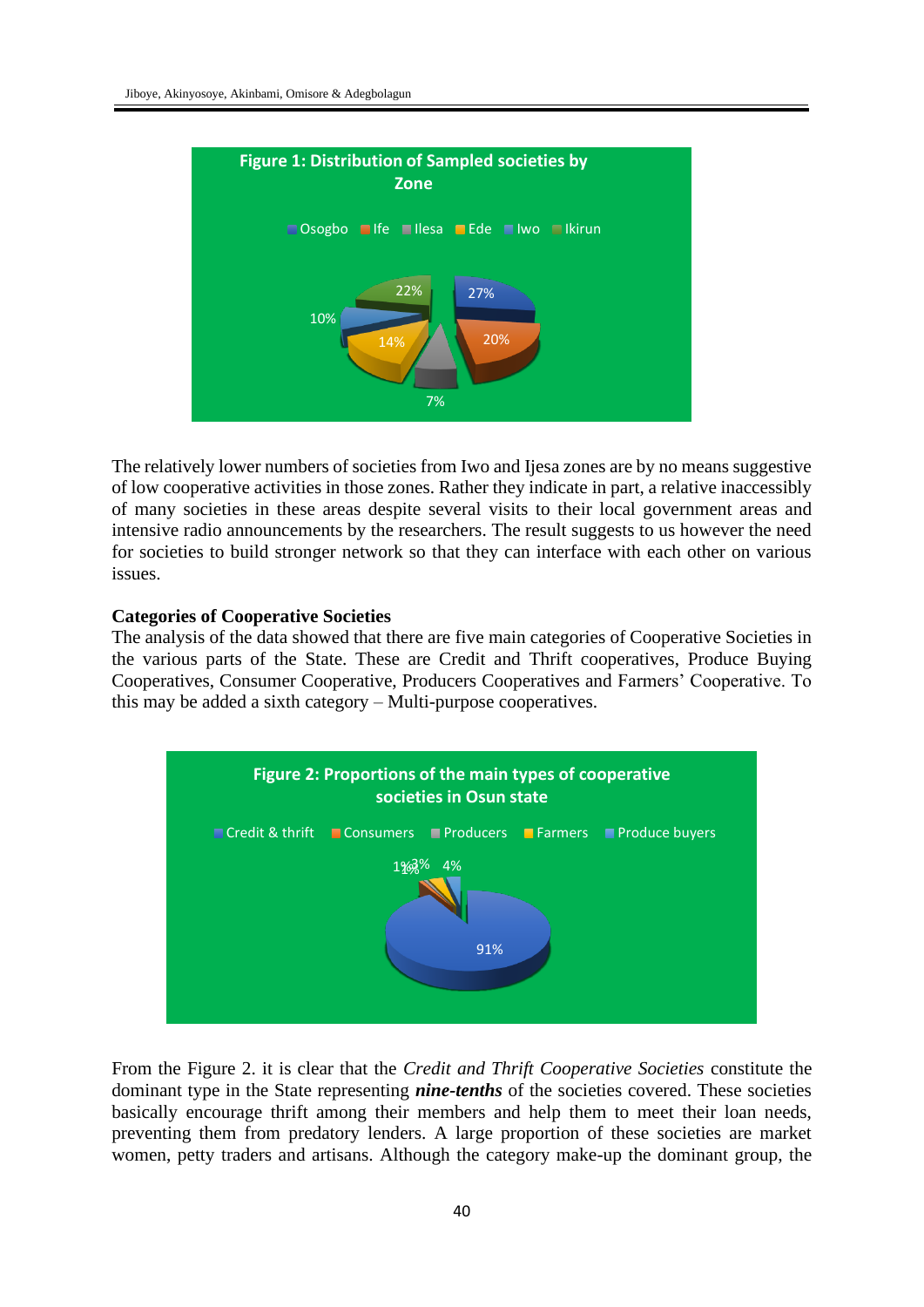capital investments of its societies are relatively small. In terms of strategic relevance for wealth creation and poverty reduction through economic empowerment, this is a group of societies that government would need to target. They are visible group particularly on their regular meeting days and among them are several individuals who need less than N10,000 to run the petty businesses they engage in.

Produce buying societies are the next most important group of cooperative societies although it is only 4% of the total.

The Cocoa Producing and Marketing Union (CPMU) which is one of the very well-established societies in Ile-Ife facilitates the buying of Cocoa in particular from farmers and also its bulk sales. Other small farmers' Cooperatives work jointly in various forms including securing farm inputs and thereby enjoying the benefits of large-scale farming. Given the significant status of tree-based farm produce in the local economy, this category of cooperatives needs further strengthening. If properly managed, the State can derive more benefits from the sector by being more active in providing funding support for the buying of the produce.

The Farmers' Cooperative Societies representing only 3% are the next group of societies. This group is small but strategic to the aggressive socio-economic development efforts of the Government. The other two groups are rather small in number each accounting for about 1% of the total. These are: Consumer and Producers Cooperative Societies. These societies are formed to protect the interests of consumers which include non-members, by making essential goods available at the controlled prices. The societies buy goods in large quantities and byepass the middlemen in the process of distribution. As depicted in Figure 3, most members are 36 years and above. Less than a third of membership are up to 35 years and more than a tenth are above 60 years. This implies that older people who had enjoyed the benefit of cooperative system are still active members of the cooperative movement.



This result emphasises the importance of cooperative societies as reported in literature. (Virendra Kumar et al, 2015). It may also be that the cooperative system is not responding well to the special needs and perceptions of young people. Sensitisation has to be invested in to drawing young people into the movement.

The ages of executive members are depicted in Figure 4. Very few – less than 12% of younger people are members of the executive. The executives are dominated by persons who are 48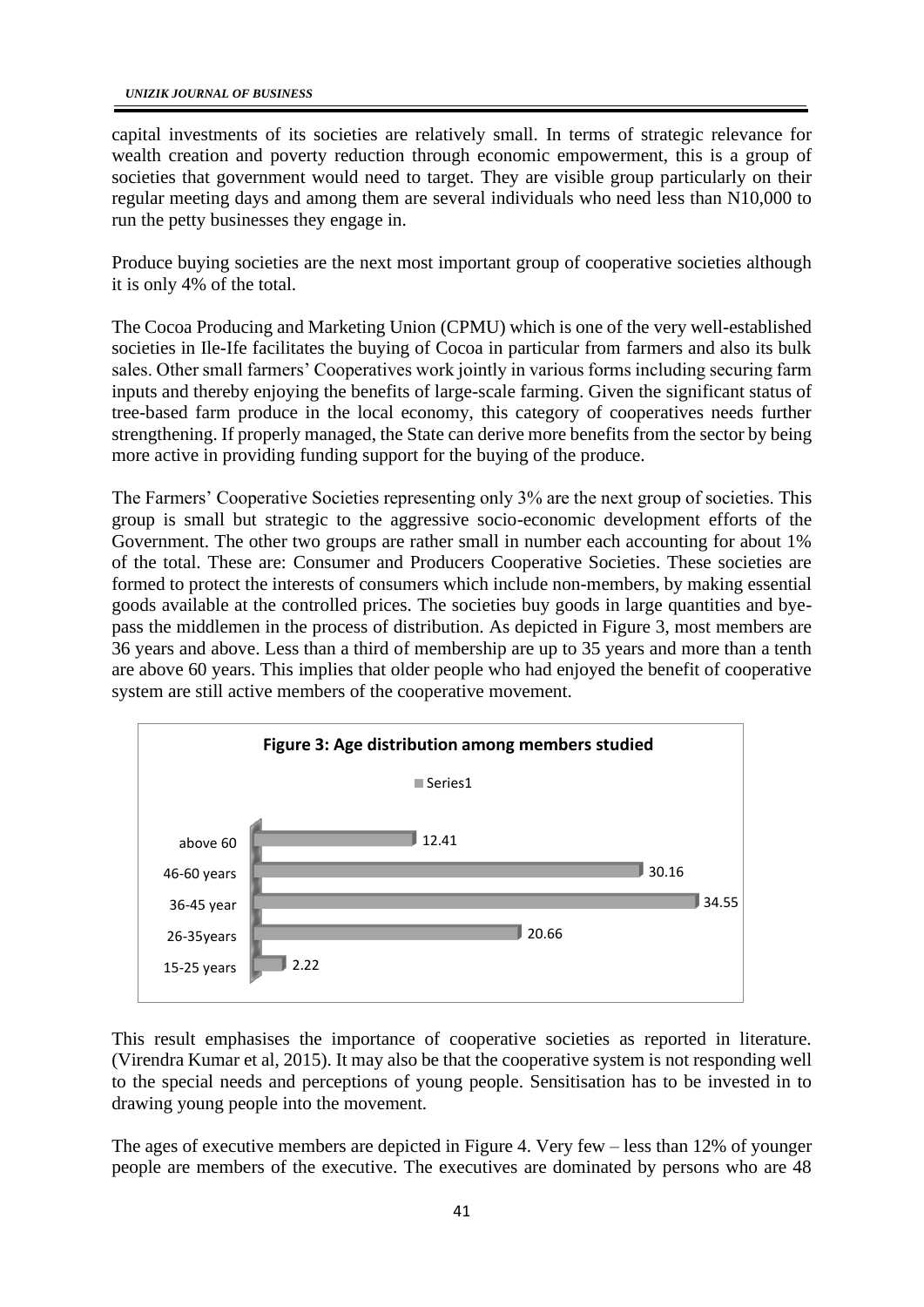years and above. This means that the cooperative movement is probably still dominated by those who have been in it for a long time. This has to be addressed. For empowerment, young people who are up to 18 years old should be encouraged not only to be members of societies but to be willing to assume leadership positions which will help to inject innovative ideas into the societies and improving their entrepreneurial pursuit. The deliberate efforts of the government of Nigeria to support new groups particularly artisans who could eventually become cooperative societies is in the right direction.



# **Investment**

Investing in ventures is another source of income for cooperative societies. Societies with good investments are able to give high dividends and can give loans at very low interest rates (sometimes at zero rates) to their members. In general, the older the societies are, the greater the chances that they would have wider ranges of investments. As shown in Figure 5, close to three-fifths (58.2%) of the cooperative societies have investments of various types.



As depicted in Figure 5, most of these investments are on land and landed properties as well as rental services. Common landed properties mentioned are multi-purpose halls and meeting places as well as housing units. Only few societies invest in motor vehicles and shares. The societies are generally careful about their choice of what to invest upon to ensure that their money does not get lost in the process and in any case, that the efforts bring good returns. Most societies believe that landed properties are safe to invest in.

#### **Discussion**

The study was able to identify major contributions of cooperative societies using relevant subheadings, which are sometimes posed as questions. For example, what are the contributions of cooperatives to alleviate poverty from their members and to national development?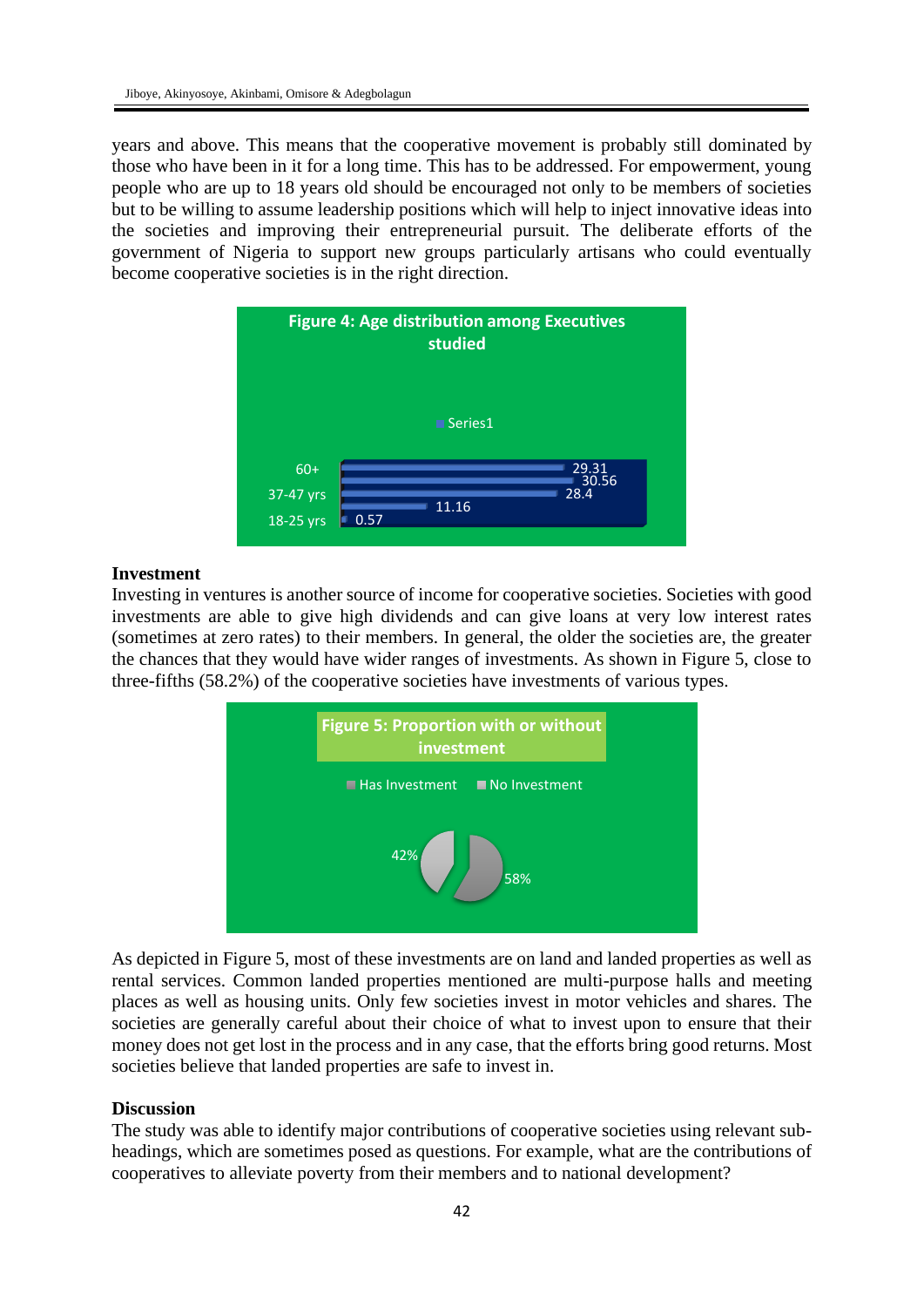## *Economic significance*

The significance of cooperatives for development in any nation cannot be over emphasized. In the early days, cooperatives assisted the less privileged to improve their living conditions. Despite the current lukewarm performance, they continue to offer employment opportunities to many people, especially women and the youth. They have contributed to poverty reduction through the establishment of income generating activities and the offering of employment opportunities. Cooperatives provide social protection through educating members on health issues.

The establishment of specialized innovative cooperative enterprises, such as rural electrification, rural water, and indigenous community service farms is likely to enhance development in the rural area. Large numbers of cooperatives participate in marketing of agricultural inputs and produce. As a result, a significant proportion of cooperative unions are engaged in marketing of agricultural produce (Bernard et al., 2008). Cooperatives provide marketing options for the members and non-members, though the members receive higher prices for their produce. Cooperative unions are involved in export and domestic marketing activities, financial transactions, and social capital development. The economic role of cooperatives is significant in terms of foreign currency earning for their countries.

Unions provide multiple services to their members. Example of a major service delivered by cooperative unions to primary cooperatives is that of importation of agricultural inputs, such as fertilizer, seeds, and chemicals, and distribute these inputs to members at reasonable prices. It should be noted however that these achievements were possible due to the collateral provided by their investments, without which bank loans for importing fertilizer would not have been possible to obtain. Some cooperative unions provide machinery renting services to cooperative members in order to introduce modern farming techniques at lower rental prices Cooperative unions purchase agricultural produce from members at a competitive price and offer dividend on share capital to their members. The primary cooperatives get loans through unions and sell agricultural commodities to unions, which then sell the commodities in local and export markets. Other services cooperative unions provide to members include transportation of produce, storage of produce, credit, and facilitation of training to primary cooperatives. The extent to which the services offered by cooperative unions meet the demands and needs of the members varies on a case-by-case basis.

*Employment creation, income generation, poverty reduction and environmental sustainability* Every union has a manager and primary cooperatives employ different numbers of permanent and casual workers. If one should calculate the number of managers that each cooperative society has then the number will be so enormous for example Osun State has almost 1,500 societies this means that they have helped in solving part of unemployment problems that the country is facing. It was noted that UN Habitat, the UN agency for human settlements, has endorsed the idea of cooperative housing as part of its strategy and sees an expanding role for them, particularly in Eastern and Southern Africa. The Swedish Cooperative Centre is also supporting NGOS working to expand the housing cooperative sector in Zimbabwe, South Africa, Kenya and Vietnam. It is too early to tell whether these initiatives will be successful, but they are building on existing organisations, and are aiming to meet not just the need for housing but also for security of tenure, income-generation, clean water and sanitation, savings and credit, and so on. In Nigeria, cooperative societies have also acquired acres of land for building purposes for members, they also helped to acquire all necessary documentation to avoid unnecessary embarrassment and insecurity.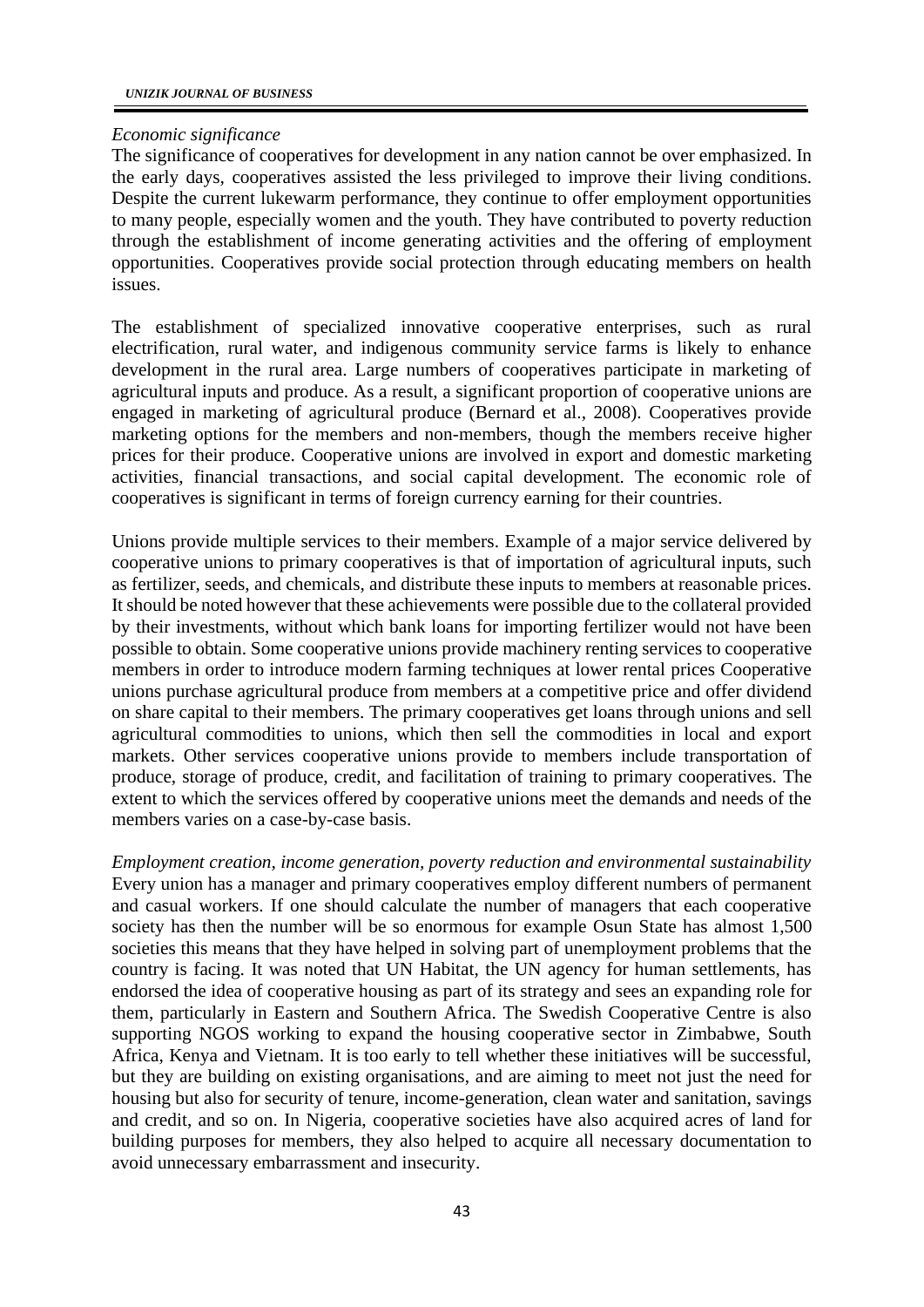#### *Institutional capacity building*

The key service the Ministry of Cooperative provides is technical advice to the Federation offices and the cooperative unions. Generally, the Ministry and the respective federation are involved in promotion, organizing, registration, regulation, inspection, auditing and giving technical support to cooperatives works more on capacity building and on improving the networking of cooperative organizations. The training given by government and other institution supports institutional capacity building and has helped create a more stable and functional environment for cooperative unions.

# *How can cooperative societies be better positioned to achieve the Sustainable Development Goals in Nigeria?*

An overwhelming majority of the cooperative societies studied have not had any form of support from government or any NGO. Just about 4.6% had ever had any form of benefits from government or NGO. In the specific, every support received by few societies are mostly from UNDP and Community Development Fund (CDF). Among the government programmes involved in loan schemes for cooperative farming was the Family Economic Advancement Programme (FEAP). For example, by the end of August 1998, loans approved to cooperative farmers in Ondo and Osun states under the scheme were more than one hundred million naira in each state.

Government's direct supports mentioned included NAPEP, QIIP, and Agricultural Loan. More than 90% of those who took the loan had paid back in full. Although government intervention had been minimal, there are good indications to show that cooperative societies will pay if given loan support by government. The Cooperative Societies interacted with are desirous of government support in terms of facilitating greater access to loan to grow and or run their businesses. When asked about how the government should go about providing loans to strengthen the cooperative societies. Many societies wished that support should come directly to them from Government and not through any umbrella body who may not give them anything at the end. Therefore, if they are supported by the government in the area of disbursement of loan, there is possibility for the societies to meet the needs of their members and thereby achieving poverty eradication. Capacity building for the executives and the members are advised from time to time.

#### *What are the factors affecting the performance of cooperatives in Nigeria?*

The study was able to identify different kinds of challenges that the cooperative societies are faced with in Nigeria; among which are: The registration process is complicated as many qualified Societies complained to us about the challenges of getting registered with the government. Also, high interest rates from government financial intervention as expressed by representatives of societies who have benefitted from such constitute another challenge. Most of the members of the cooperative societies complained of the lateness in disbursement of loan thereby affecting their entrepreneurial pursuit. Mismanagement of available funds amongst the executives of the cooperatives as revealed by the members sampled is another great challenge faced by the members.

#### **Conclusions**

These challenges from the government are to be taken into consideration in subsequent government interventions. The interest rate should not be too high. It should be noted that some societies are already giving members loans with zero interest. Also, the strategy of loan disbursement should be such that guarantee easy access and fairness. It is recommended